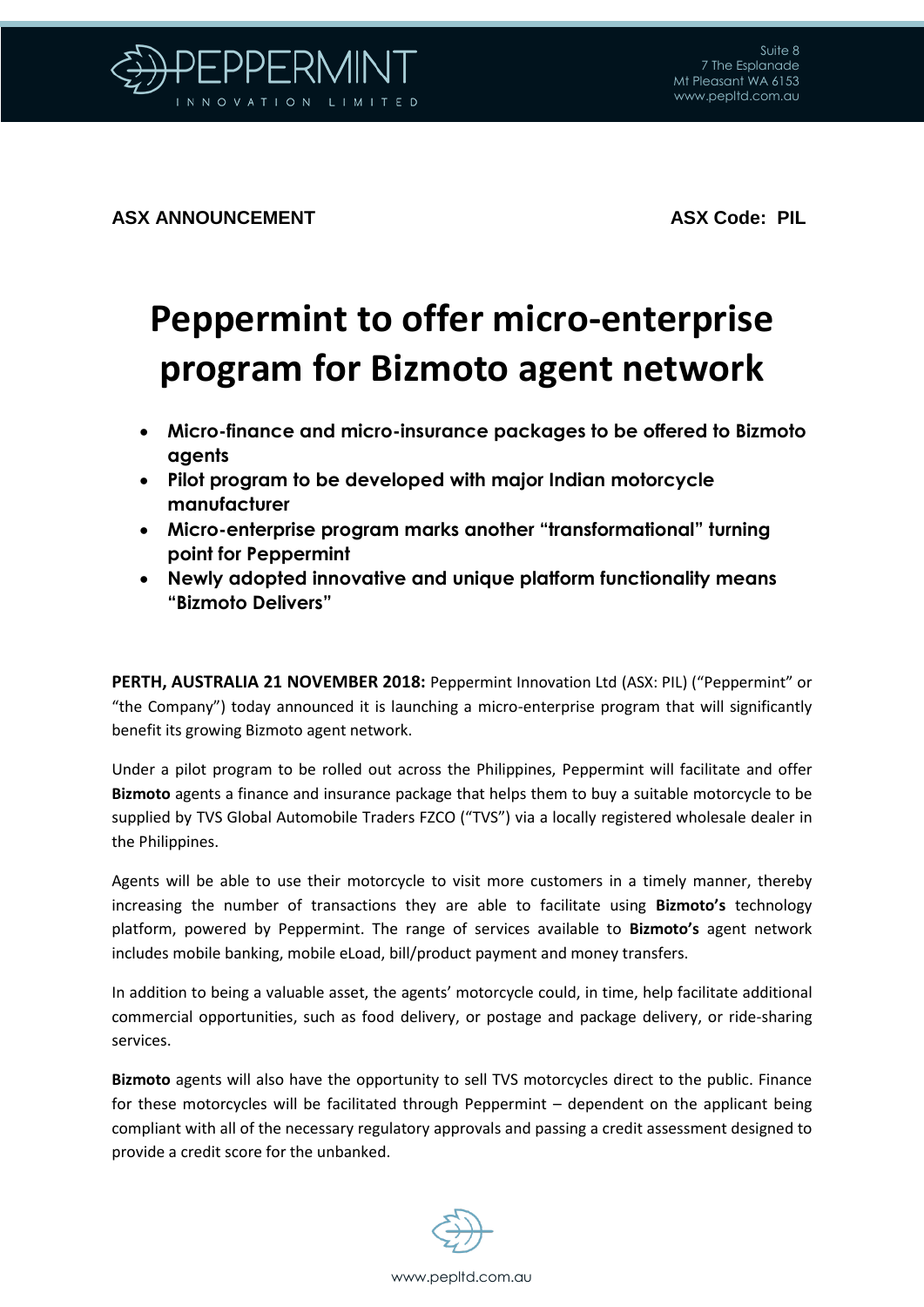

TVS is the primary importer/wholesaler of TVS Motor Company motorcycles in the Philippines and the third largest two-wheel manufacturer in India, with annual revenue of A\$3 billion and a 2018 net profit of A\$126 million.

In 2018, TVS Motor Company Ltd has sold more than four million two-wheel vehicles globally and supplied two-wheel and three-wheel vehicles to more than 60 countries, mainly in the Asian and Middle East regions.

Under a Memorandum of Understanding signed with TVS, Peppermint will supply agents with the **Bizmoto** mobile service platform, training, equipment and branded uniforms, as well as assistance with funding and credit scoring. The current **Bizmoto** agent network mobile app will be enhanced to allow agents to easily make their finance and insurance repayments on their motorcycle. Peppermint will also look to provide and/or install cargo carriers to the motorcycles supplied to **Bizmoto** agents.

In return, TVS will supply suitable registered motorcycles, parts, service support and warranties. It will also provide Peppermint with motorcycles for training **Bizmoto** agents and, on a non-exclusive basis, where feasible TVS will use **Bizmoto** agents to deliver motorcycles spare parts and items to TVS customers throughout the Philippines.

Peppermint and TVS will develop the pilot program during the next three months, and then run it for a further six months, before conducting a comprehensive evaluation.

Both parties will discuss extending their commercial relationship subject to completion of a successful pilot program.

**Commenting on the MOU with TVS, Peppermint's Managing Director and CEO, Chris Kain said:** "This innovative pilot program marks another transformational turning point for the Company and builds on the established payments platform we have been operating in the Philippines.

"Our program now offers agents' a fully integrated enterprise solution.

"They can have a mobile office by purchasing a TVS motorcycle using Peppermint facilitated finance and insurance packages, they can use our established payments platform to service their customers' requirements, and they can access a rapidly growing consumer base who are demanding nontraditional banking and financial services solutions.

"Peppermint is excited to be working with TVS and we are honoured that such a large, multinational motorcycle manufacturer has accepted our invitation to be part of this pilot program that delivers an innovative product and service offering.

"Giant Asian multinationals like Go-Jek and GRAB are valued at more than US\$5 billion and in just eight years have grown from start-ups with business models that centre around ride share, non-bank payments, agent networks, financial services, loyalty rewards programs and delivery services.

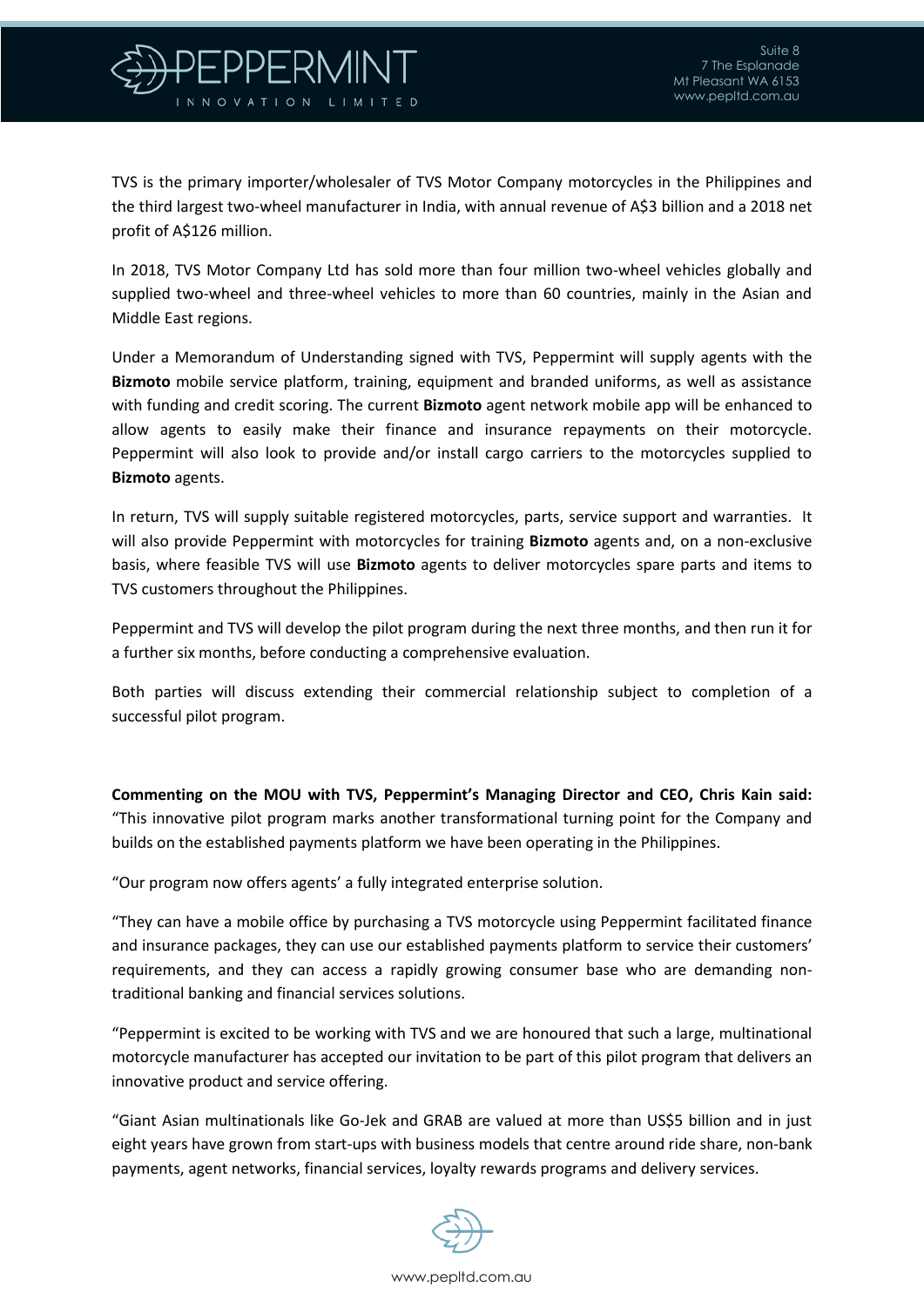

"The **Bizmoto** platform already provides a number of the services offered by Go-Jek and Grab, and is now well placed to include those services not offered. Additionally we will soon roll out other innovative and unique platform functionality that will assist agents to grow their micro-enterprises using **Bizmoto.**

"Heavily populated Asian cities are ideal for these types of business models to thrive. To date, based only on our basic phase one **Bizmoto** service offering, we have registered 6,250 agents since the end of August. With this innovative micro-enterprise program and other soon to be added innovative service and product functionality, we expect more agents to be attracted to **Bizmoto**."

"Our agent base and the customers they serve will soon understand that "**Bizmoto Delivers**".



*Bizmoto staff member Carmie takes delivery yesterday of the first motorcycles from TVS Global Philippines under the Pilot program*.





www.pepltd.com.au